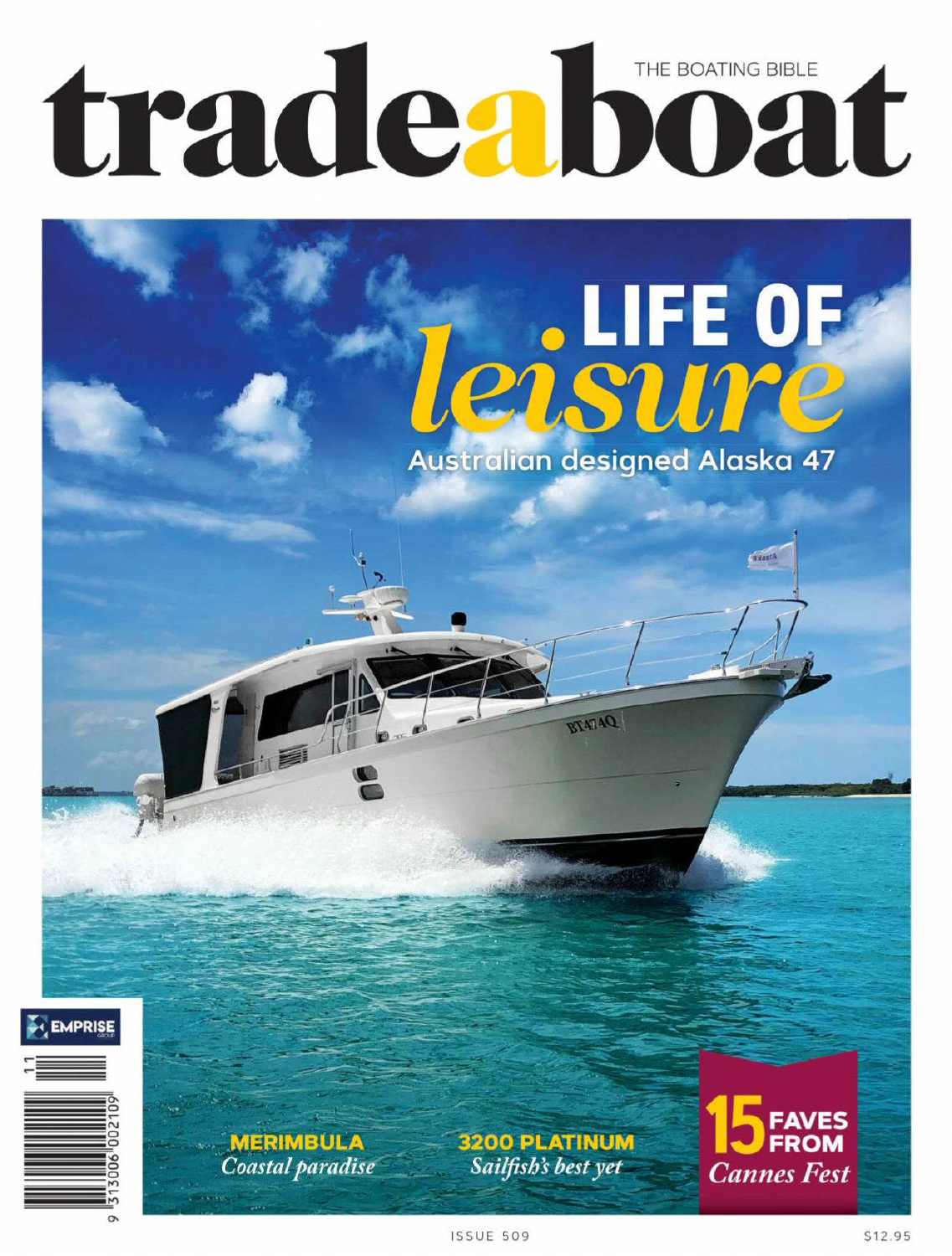#### **84** | TRADEABOAT.COM.AU

### **SOPHISTICATION FOR SAIL**

*Tis elegant design slides deftly on the breeze, redefning how it feels to foat on Euphoria.*